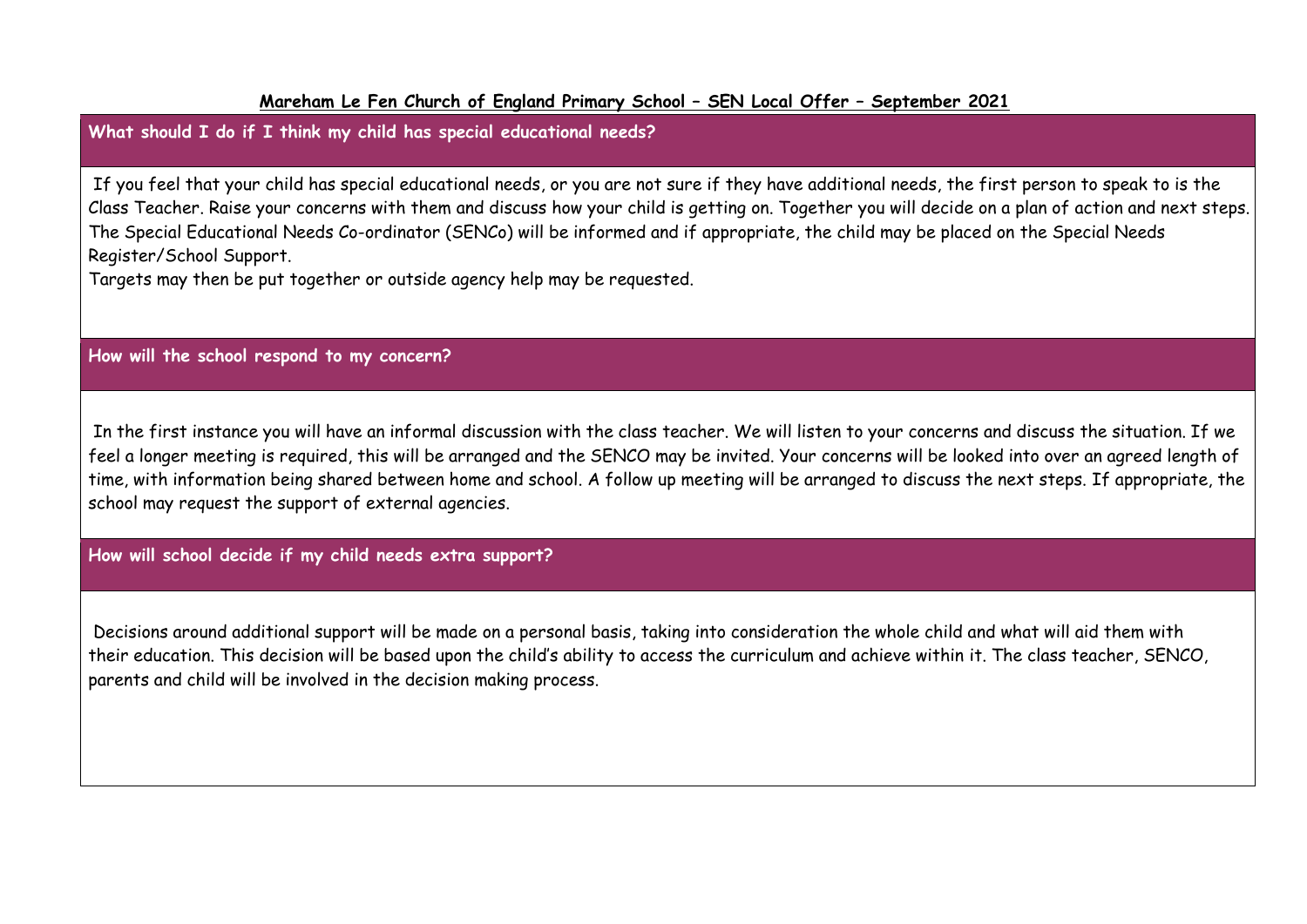#### **What will the school do to support my child?**

Should your child require additional support, a programme will be decided with you, by the SENCo, and the teacher. We will agree on specific targets to work towards. We follow an 'Assess, Plan, Do and Review' (Graduated Approach) cycle which means we assess the child's individual need, plan appropriate interventions, complete the intervention and then review its effectiveness and if the child needs any further support. The cycle works as follows:



#### **Who will support my child in school?**

Your child will be supported by:

- The class teacher
- Additional adults (teaching assistants) working within class
- Volunteers who listen to children read or support in class
- Additional agency support

**What training and experience do staff have for the additional support my child needs?** 

The SENCO is very experienced in working in this role.

Designated staff have training in autistic spectrum disorders.

Teaching Assistants have had training in the delivery of a range of different interventions.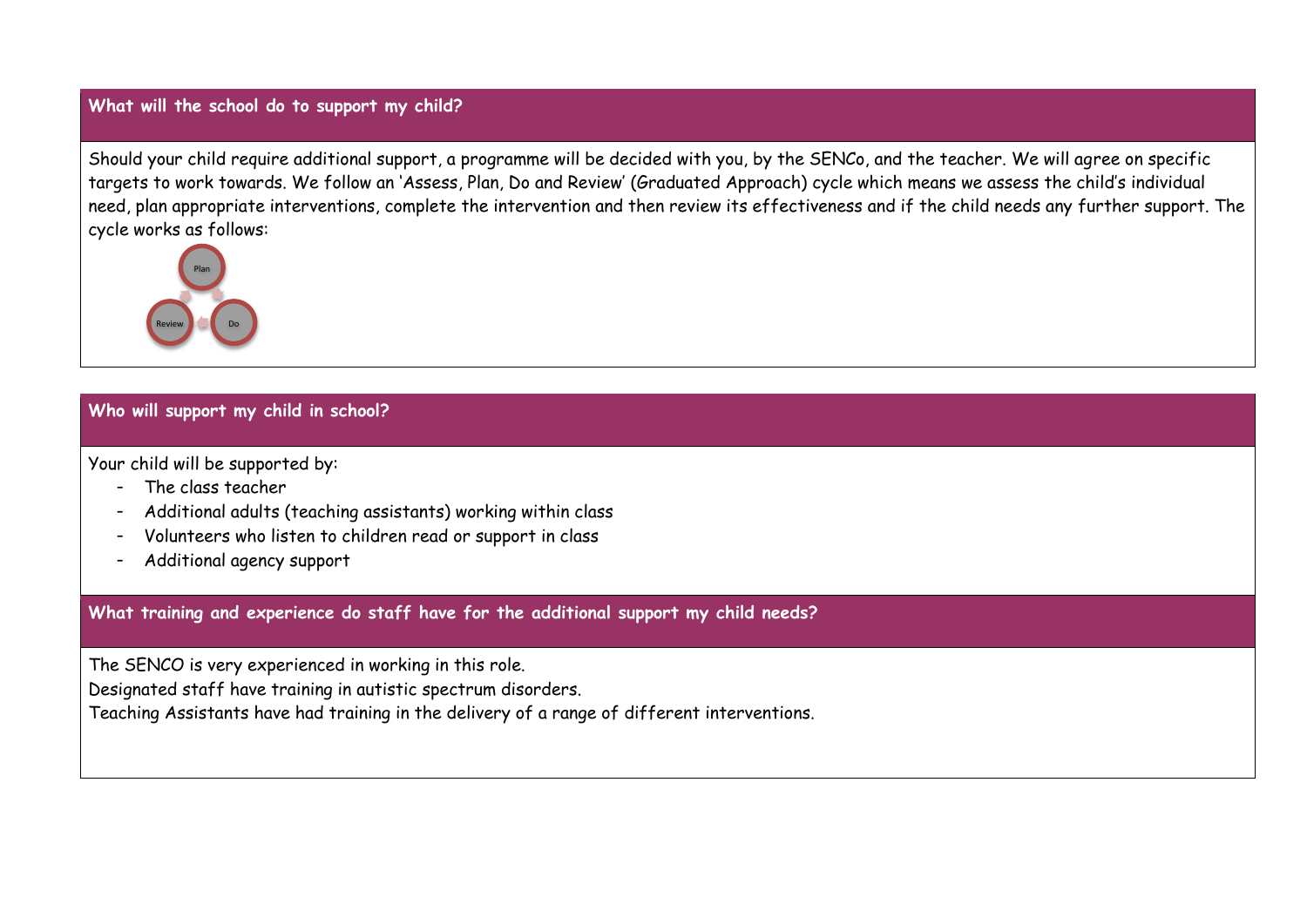# **Who else might be involved in supporting my child?**

Depending on your child's need, outside support agencies may be asked to become involved, in order to support your child more fully. These include: Educational Psychologist, Specialist Teaching Service, Speech and Language Therapist, Working together team, BOSS (Behaviour outreach support), Physiotherapist, Healthy Minds and CAHMS (Child and Adolescent Mental Health Services),and Councellors.

#### **What support will there be for my child's emotional and social well-being?**

The emotional and social well-being of your child is of great importance to us.

Where appropriate, additional intervention (individual or small group) will be organised to help your child's emotional and social development. We work closely with outside agencies to support children with emotional and behavioural needs.

The school values, including rewards and sanctions, are used consistently to support children's behaviour.

We will only administer medicines if you have completed a medical form.

If your child needs to be given medicine in school, please ask a member of staff for a form.

**How will my child be able to contribute his/her views? How will my child be involved in the process?** 

Your child will be asked to contribute to the cycle of 'plan, do, review' at all stages. Dependent upon the age and ability of the child, their views will be sought in a way that is appropriate..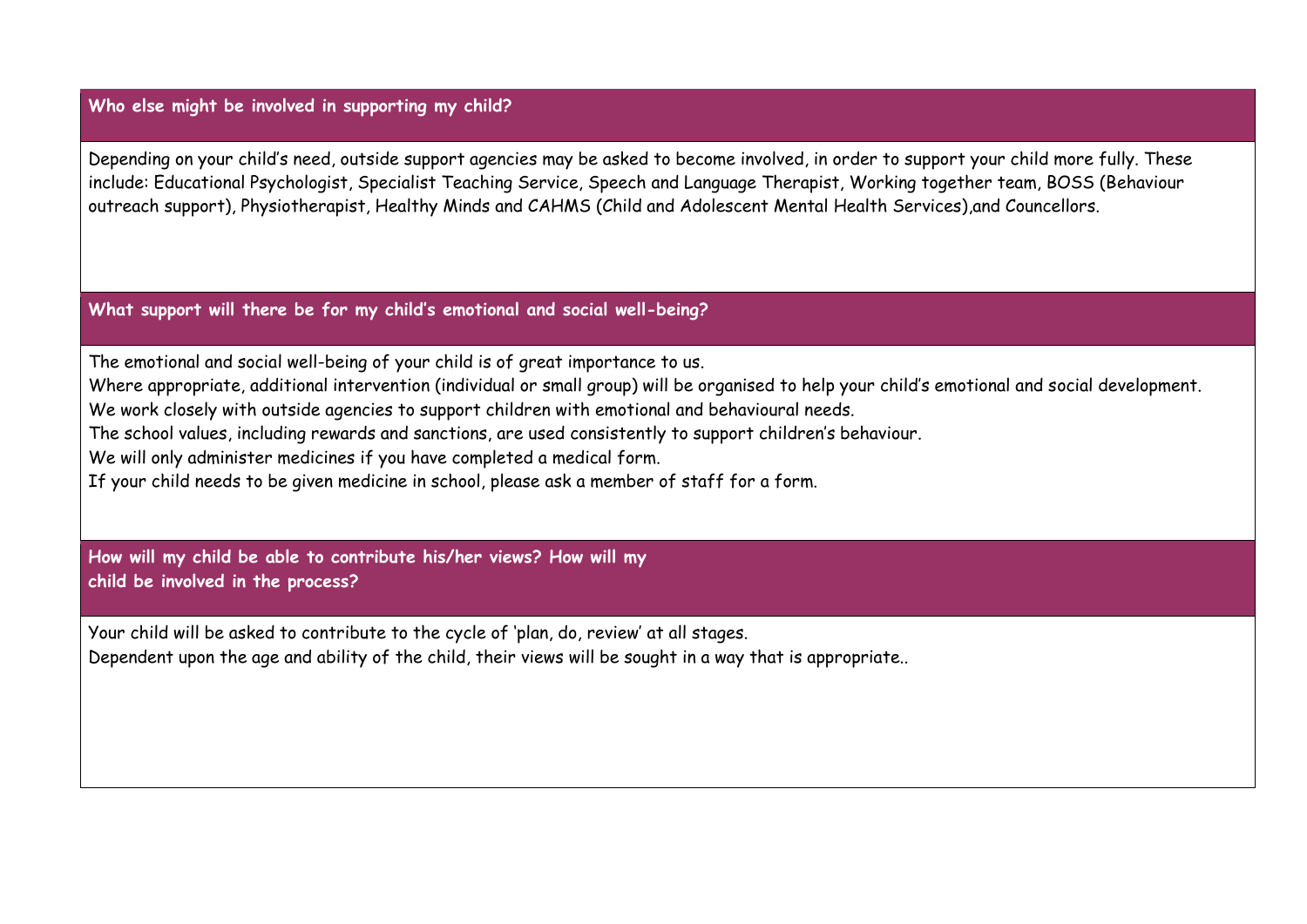# **How will the curriculum be matched to my child's needs?**

Our curriculum is creative and has a practical element, enabling children of all abilities and needs to access the curriculum and to be supported and challenged.

ICT is used across the curriculum to enhance learning opportunities.

Classroom layouts, including seating arrangements, displays and groupings of children support each child's individual needs.

All lessons are differentiated to meet the needs of individual children, and where appropriate, additional adult support will be provided within class.

If your child needs support above and beyond what can be provided in class, additional individual or group intervention work will be offered. This can be with a teacher or a teaching assistant.

**What opportunities will there be for me to discuss my child's achievements? How will I know how my child is progressing?** 

Class teachers normally bring children out to the gate at the end of the day, providing an opportunity for brief informal conversations with parents.

We will hold a parents' consultation evening each term, to discuss your child's progress and attainment.

Where a review meeting is not held at parents' evening, these will be arranged for a mutually convenient time.

If you have more pressing concerns, a meeting with your child's class teacher or the SENCO can be arranged with the relevant member of staff. In some instances, (when agreed by school and parents) a home-school book or a reward chart may be used to assist the home-school partnership for the benefit of the child.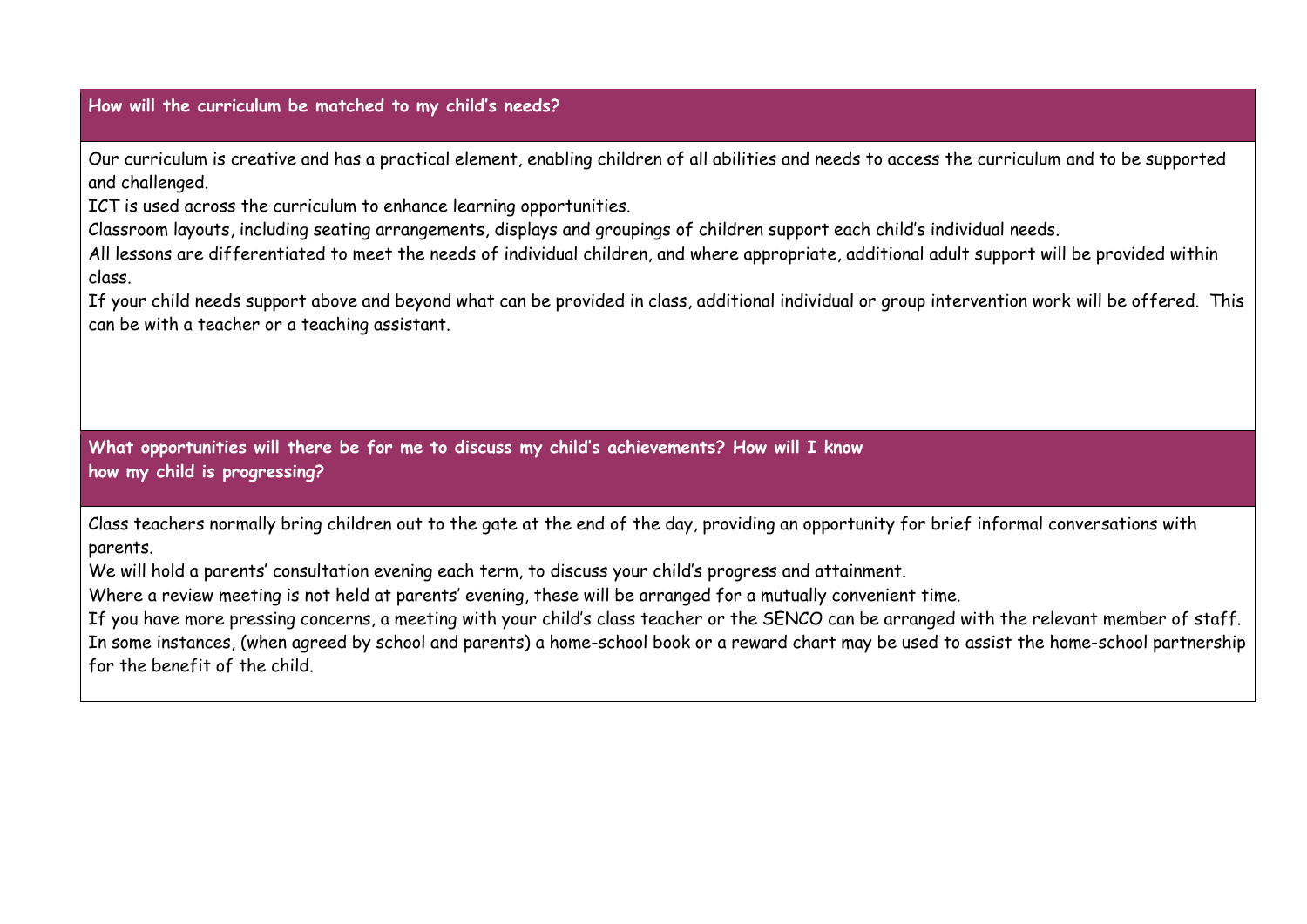## **How does the school know how well my child is doing?**

We track all children's progress closely over the year. We measure the amount of progress children make over the year, and how their attainment compares with age related expectations.

For children in Reception we assess children using the Early Learning Goals.

Any children working significantly below age expectations are assessed using pre-key stage standards.This enables us to measure small steps of progress, and set appropriate specific targets.

We assess children using teacher assessments, Assessment for Learning and standardised assessments. All of these are used to provide a clear and detailed picture of your child's progress and attainment.

**How will my child be included in activities outside the classroom including school trips?** 

We have a breakfast club which runs from 8.00am every day. All children are welcome to attend; it is run by school staff. We have various trips throughout the year, including trips related to current topics and other curriculum areas. We ensure that we have enough adults on trips to enable all children to take part. Sometimes this means that we ask parents or other volunteers to help.

#### **How accessible is the school environment?**

The school is fully accessible to wheelchair users including toilet facilities.

We carry out an accessibility survey regularly to ensure that there are no problems.

We use technology to support children's learning and use specific equipment and resources to support individual needs.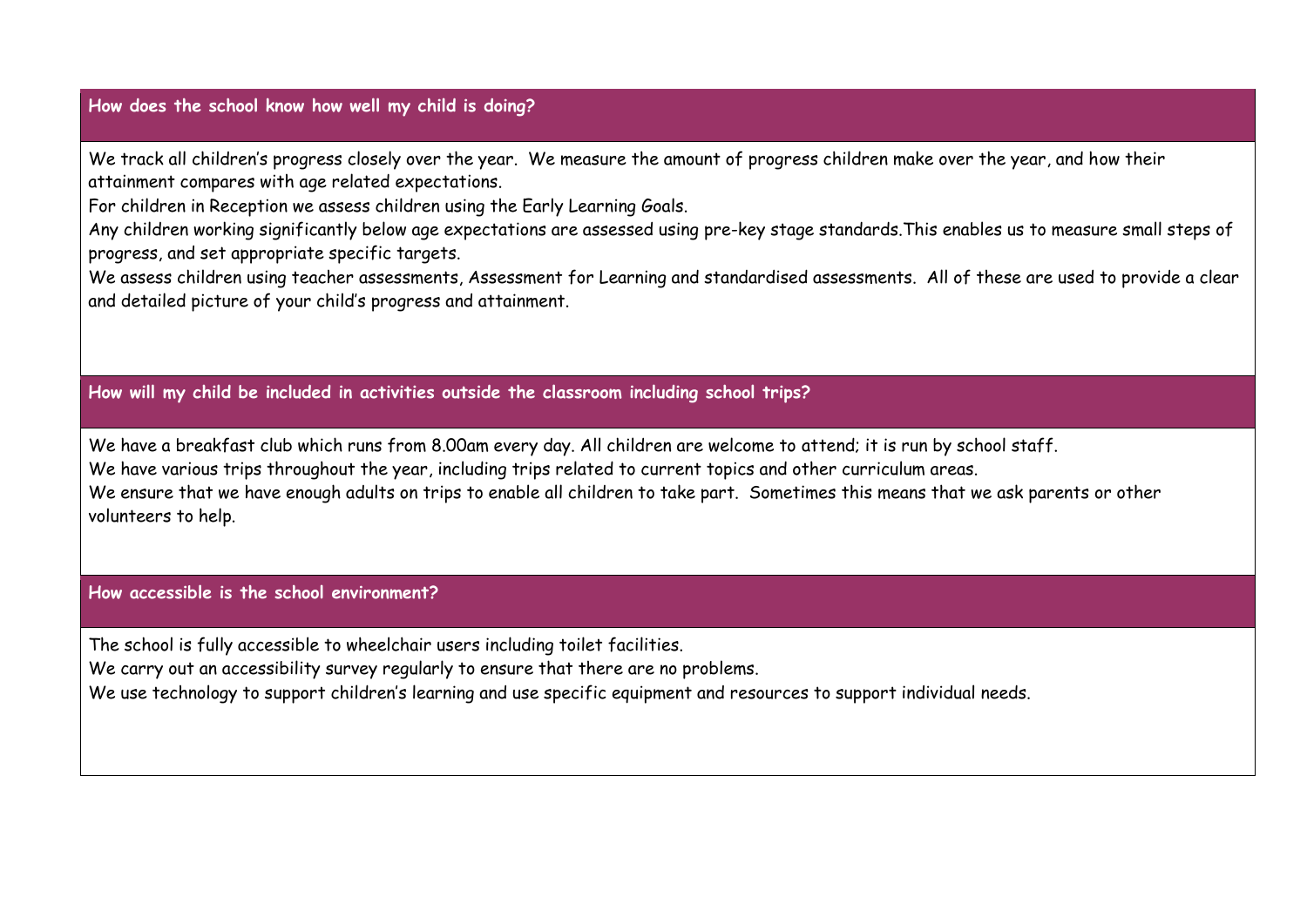## **How will the school prepare and support my child on entry?**

We organise a series of induction sessions for children starting in Reception and a meeting for new parents. Should your child benefit from a more personalised transition programme we are happy to work with you to organise this. For children starting at other times of the year or in other year groups we encourage you to look round and if possible for your child to spend an afternoon in their new class getting to know the adults, the other children and our routines.

## **How will the school prepare and support my child to transfer to a new setting or school?**

We work closely with the schools that the children move on to after Mareham Le Fen CE Primary.

The local secondary schools organise transition events and taster days. They also work closely with our staff to share relevant information about children.

If your child needs more support with transition, we will arrange this in conjunction with his/her new school.

## **How can I be involved in supporting my child in school?**

We encourage all parents to be actively involved in their children's education.

Your child will bring their reading book home each day which we encourage you to read with them.

Your child will have homework that will consist of research, presentations, assignments, Art and Craft and Topic. Plus catch up work.

Your child's individual targets will be shared with you, along with ways for you to support him/her in achieving them.

We have an active PTFA who organise many events and support with fundraising. All parents/carers are invited to attend meetings, and new members are always welcome.